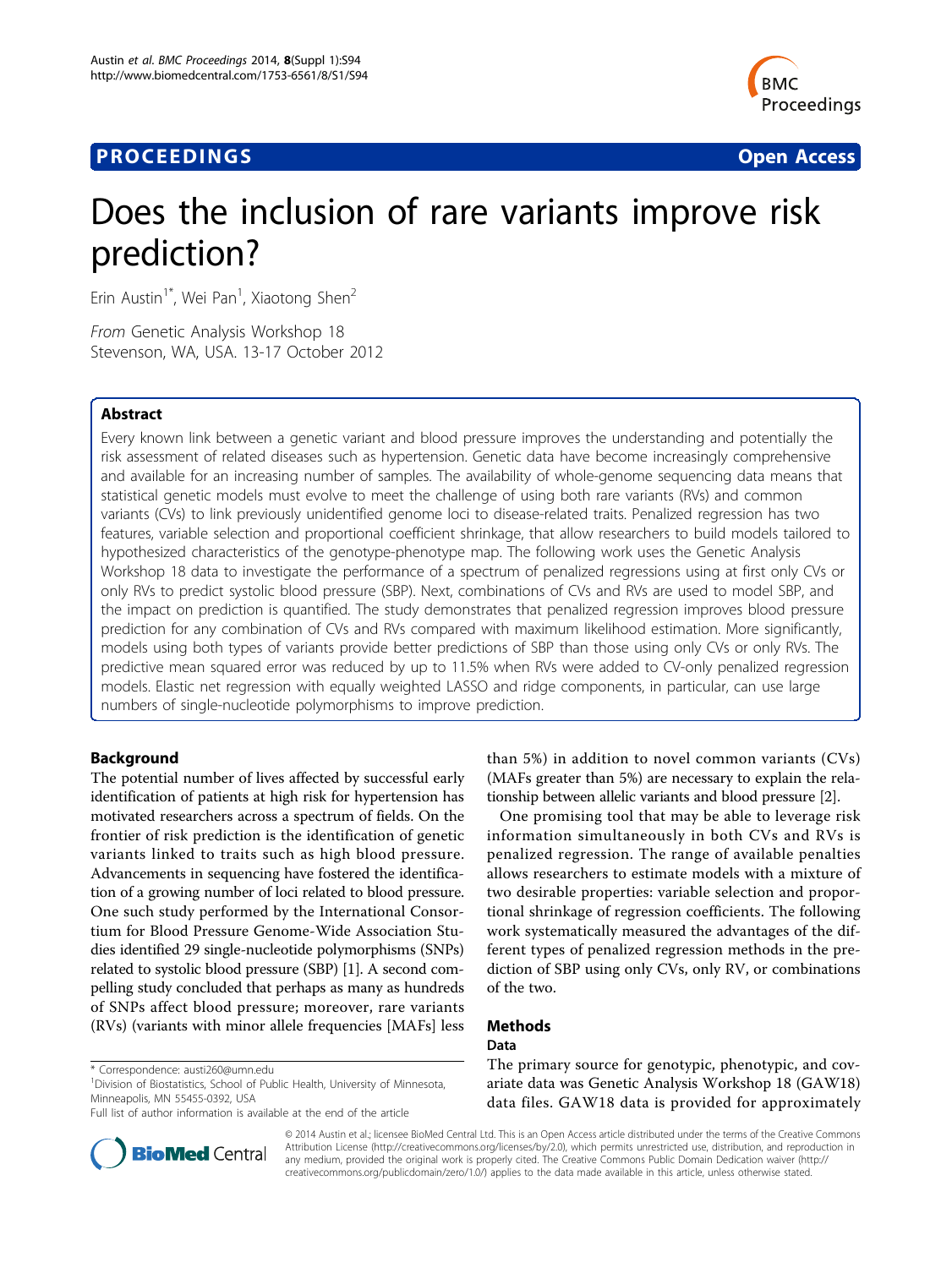<span id="page-1-0"></span>

| Table 1 Median predicted mean square errors for calculated from the 100 randomly generated testing sets |  |  |
|---------------------------------------------------------------------------------------------------------|--|--|
|---------------------------------------------------------------------------------------------------------|--|--|

|                                   | Top 10 SNPs |            |                            | Top 100 SNPs          |            |            |                          | Top 1000 SNPs          |            |                |                           |                         |
|-----------------------------------|-------------|------------|----------------------------|-----------------------|------------|------------|--------------------------|------------------------|------------|----------------|---------------------------|-------------------------|
| Regression<br>method              | CV<br>only  | RV<br>only | CV<br>' =<br>10;<br>RV > 0 | CV >0<br>$RV =$<br>10 | CV<br>only | RV<br>only | $CV =$<br>100;<br>RV > 0 | CV >0<br>$RV =$<br>100 | CV only    | <b>RV</b> only | $CV =$<br>1000:<br>RV > 0 | CV >0<br>$RV =$<br>1000 |
| OLS                               | 3.723       | 0.719      | .856                       | 0.722                 | 107.775    | 24         | 98.109                   | 21.748                 | 370644.875 | 311336.868     | 37064.875                 | 63274.28                |
| <b>SCAD</b>                       | 0.701       | 0.674      | 0.636                      | 0.625                 | 0.657      | 0.664      | 0.625                    | 0.635                  | 0.641      | 0.656          | 0.625                     | 0.639                   |
| LASSO                             | 0.691       | 0.661      | 0.613                      | 0.612                 | 0.649      | 0.644      | 0.601                    | 0.616                  | 0.632      | 0.625          | 0.608                     | 0.611                   |
| Elastic net ( $\alpha$ =<br>(0.5) | 0.689       | 0.661      | 0.610                      | 0.610                 | 0.646      | 0.643      | 0.601                    | 0.613                  | 0.630      | 0.619          | 0.608                     | 0.610                   |
| Ridge                             | 0.681       | 0.658      | 0.644                      | 0.640                 | 0.664      | 0.680      | 0.641                    | 0.672                  | 0.778      | 0.780          | 0.742                     | 0.741                   |
| TI <sub>P</sub>                   | 0.688       | 0.657      | 0.616                      | 0.621                 | 0.652      | 0.641      | 0.618                    | 0.617                  | 0.653      | 0.633          | 0.653                     | 0.607                   |

CV, common variant; RV, rare variant; SNP, single nucleotide polymorphism.

1000 Mexican American individuals consisting of 20 pedigrees enriched for type 2 diabetes. The pedigrees contained between 21 and 76 individuals. The phenotype of interest was the SBP measure from the first time point. Genotype data for more than 8,000,000 genome locations was derived from sequencing data for all odd-numbered chromosomes, representing all sequencing data made available by GAW18. Approximately one-third of the variants were common. The analysis accounted for the covariates age, gender, smoking status, and antihypertensive medication.

The pairwise correlation structure resulting from either a family structure or a cryptic population structure was removed using an estimate of the variance-covariance matrix. We estimated the variance-covariance structure as a function of the identity-by-state (IBS) matrix calculated from all available genome-wide association study data. EMMAX software [[3](#page-4-0)] was used to obtain our IBS matrix estimate. For IBS matrix convergence, it was necessary to exclude individuals missing more than 10% of genotypes (pre-imputation). Therefore, the final sample size for this study was 759.

#### Model

Let  $Y_i$  be the SBP value at the first examination for subject  $i = 1, \ldots, n$  and define  $X_{ij}$  as subject *i*'s minor allele count (0,1, or 2) for SNP  $j = 1, \ldots, p$ . Covariate information for subject *i* is notated by *Xi*,*age* for age, *Xi*,*gen* for gender, *Xi*,*smoke* for smoking status, and *Xi*,*med* for antihypertensive medication use. The effect of antihypertensive medication on blood pressure is not consistent across samples; thus, it is not ideal to include patients using this medication. However, removing patients who used treatment medication from a diabetes-enriched sample would have excluded a significant part of the GAW18 data. We chose to incorporate use of antihypertensive medication as a covariate to account for medication use while minimizing assumptions about its impact on SBP. We assumed the following model relates the genotypic data to the phenotype : *Y* = *Xβ* +  $\varepsilon$ , where  $\varepsilon \sim N(0, \sum)$ .

Here,  $Y = Y_{n \times 1}$ , a vector of the phenotype measurement for the *n* samples;  $X = X_{n(1+4+p)}$ , the design matrix for the genotype and covariate data, including a column of ones for  $\beta_0$  estimation; and  $\varepsilon$  is a  $n \times 1$  vector of random errors. The vector of predicted phenotypes,  $\hat{y}$  is then equal to  $X\hat{\beta}$ , where  $\hat{\beta}$  is the maximum likelihood estimate (MLE) of the coefficient vector,  $\beta$ . More specifically,

 $\hat{\beta} = (X' \Sigma^{-1} X)^{-1} X' \Sigma^{-1} Y = \left[ \left( \Sigma^{-1/2} X \right)' \left( \Sigma^{-1/2} X \right) \right]^{-1} \left( \Sigma^{-1/2} X \right)' \Sigma^{-1/2} Y = \left[ \left( X^* \right)' \left( X^* \right) \right]^{-1} \left( X^* \right)' Y^*$ where  $Y^* = \sum_{i=1}^{1/2} Y_i$  and  $X^* = \sum_{i=1}^{1/2} X_i$ . Thus, we can decorrelate our samples by premultipling both *Y* and *X* by  $\sum_{n=1}$ <sup>-1/2</sup>. Kang et al (2010) demonstrated that the variance-covariance matrix,  $\hat{\Sigma}$ , can be estimated effectively as a function of the IBS matrix [\[3](#page-4-0)]. Kang et al showed the effectiveness of their method on both seemingly unrelated samples and samples with a substantial population structure [[3](#page-4-0)]. For Kang et al's method,  $\sum = \sigma_g^2 K + \sigma_r^2 I_n$ , where genetic variance parameter,  $\sigma_g^2$  = residual variance parameter, and  $K = I\hat{B}S$ . We decorrelated our samples using the  $\hat{\Sigma}^{-1/2}$  derived with the Kang et al method. During preparation of the final manuscript, work appeared by Rakitsch et al (2013) using a similar method to correct for population structures in a penalized regression approach to multimarker association mapping [\[4](#page-4-0)]. The present investigation studied a model of the new vector of decorrelated phenotypes,  $Y^*$ , as a function of the new genotype and covariate matrix,  $X^*$ . To be clear, the model used in the current study is  $Y^* = X^* \beta + \varepsilon^*$ , where  $\varepsilon^* \sim N(0, \sigma^2 I_n)$ . Note:  $\sigma^2 \approx 1$ .

We first consider the unpenalized regression model. MLE is asymptotically unbiased with fixed *p* as  $n \to \infty$ , but it may not be for a large *p*. One possible remedy is to introduce regularization or penalization on regression coefficients. We obtained predictions of  $Y^*$  by first obtaining  $\hat{\beta}$ , then  $\hat{Y}^* = X^* \hat{\beta}$ . For penalized regression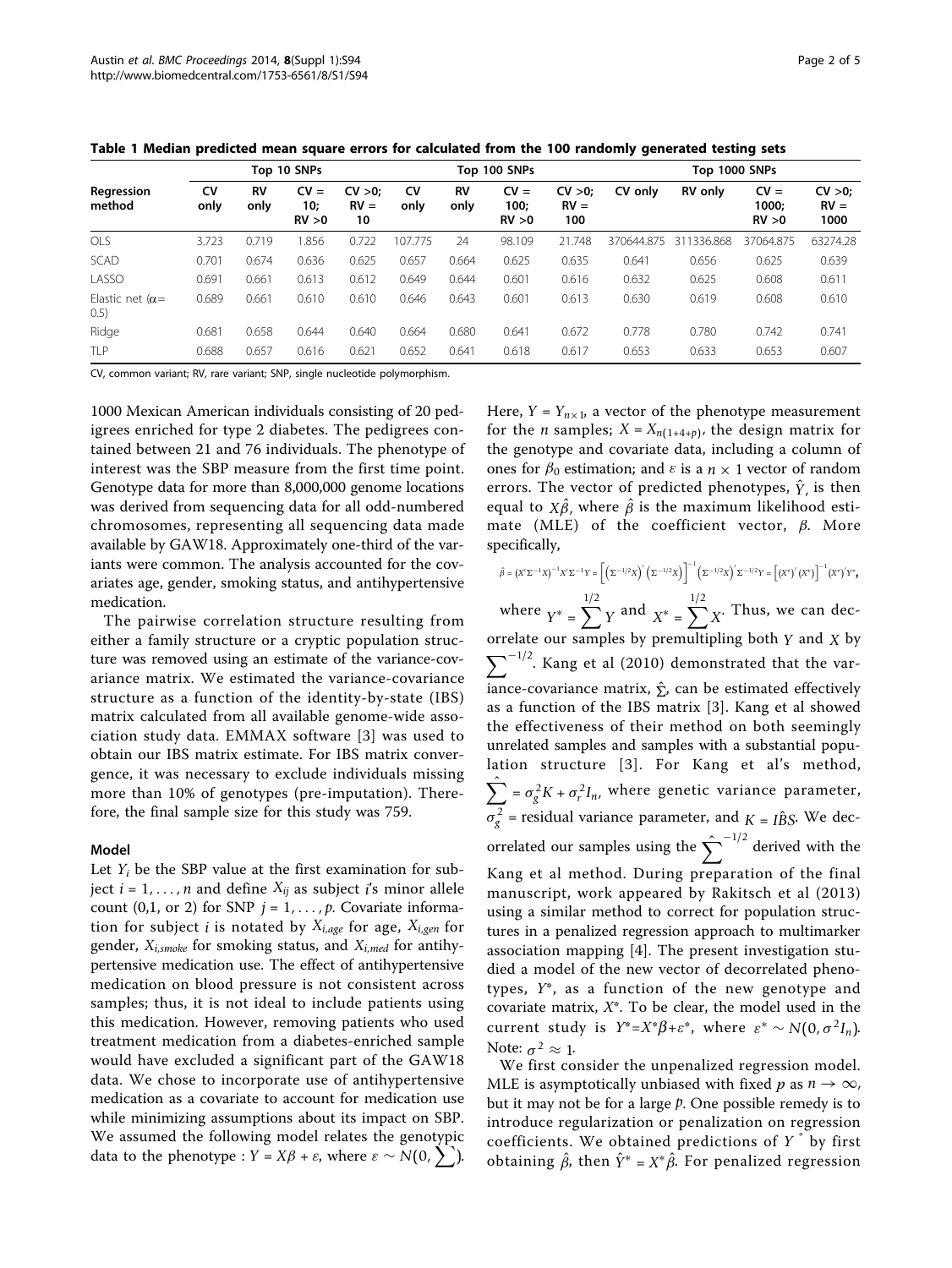methods,  $\hat{\beta}$  is found by maximizing a penalized log-likelihood  $[5]$  $[5]$ :  $l(\beta) - \lambda P(\beta)$ .

Candidate penalties that perform variable selection are LASSO [[6](#page-4-0)], SCAD [[7\]](#page-4-0), and the truncated  $L_1$ -penalty (TLP) [[8](#page-4-0)]. LASSO regression is performed by applying the penalty  $P(\beta) = \sum_{k=1}^{p} |\beta_k|$ . The SCAD penalty,  $P(\beta, \lambda)$ , replaces  $\lambda P(\beta)$  with  $dP(\beta, \lambda)/d\beta = \sum_{k=1}^p \lambda sign(\beta_k) \left[ I(|\beta_k| \leq \lambda) + (a\lambda - |\beta_k|)_*\right] \cdot (a-1)\lambda \cdot I(|\beta_k| > \lambda) \right]$  **for**  $a = 3.7$ . TLP regression uses  $P(\beta) = \sum_{k=1}^{p} \min(|\beta_k|/\tau, 1)$ , where  $\tau > 0$  is a thresholding parameter, beyond which there is no further penalty. Regressions using these penalties are three methods to shrink many regression coefficient estimates to 0, effectively selecting a subset of SNPs to be used for prediction. The variable selection feature can be of particular value in genetics settings such as ours where the number of true causative variants is likely a small fraction of the considered SNPs. If instead of variable selection, it is advantageous to proportionally shrink all regression coefficients, a candidate penalized regression method is ridge regression [\[9\]](#page-4-0). Ridge regression uses the penalty  $P(\beta) = \sum_{k=1}^{p} \beta_k^2$ . Elastic net penalized regression [[10](#page-4-0)] is a hybrid of the two approaches, with a penalty structure that is a mixture of the LASSO and ridge penalties controlled by a user-specified mixing parameter, α, which is restricted to 0 [[1\]](#page-4-0). The elastic net penalty [[10](#page-4-0)] is  $P(\beta) = (1 - \alpha) ||\beta||_2^2 + \alpha ||\beta||_1$ , where  $\alpha$  is selected to match the desired balance of variable selection and coefficient shrinkage.

#### Implementation

We restricted our study to the top 1000 CV SNPs and top 1000 RV SNPs as identified by the marginal significance of a Kruskal-Wallis test of the minor allele counts and SBP values for the 759 samples. The real-data observations were randomly divided into equally sized training, tuning, and testing sets ( $n = 253$  for each), and a sequence of models was then fit on the training set. The sequence was defined by incremental increases in both the penalty and penalty-specific parameters (e.g.,  $\alpha$ and  $\tau$ ). The sequence of penalty (and tuning parameter when applicable) values used to fit the models spanned a range comprehensive enough to allow identification of the values which optimized performance for SCAD, LASSO, elastic net, and ridge regression. The additional tuning parameter,  $\tau$ , used in TLP-penalized regression greatly increased the computational time; therefore, the number of  $\tau$  and  $\tau$  pairs considered was constrained. The TLP results presented here likely underestimate the true performance of this method. In all penalized regressions, the optimal penalty value was the one minimizing prediction error in the estimated tuning phenotypes

from the training model based on that penalty value. Models were fit in a directed way based on the number and type of variants. First, we examined only the top 10, 100, and 1000 most significant CVs. Then we repeated the examination using only the top 10, 100, and 1000 RVs. Next, we added 1, 10, 100, and 1000 of the complementary type of variant to the model. For example, after fitting a model with only the top 10 CVs, four models were fit using these same 10 CV SNPs and the top 1, then top 10, then top 100, and finally the top 1000 RVs. The formal assessment of the regression methods was done by applying the training coefficients corresponding to the optimal penalty to the testing data. This process of randomly dividing the real data set into training, tuning, and testing sets and then investigating the predictive performance of penalized regression methods was repeated 100 times as a form of cross-validation. The regression approaches were compared using predictive mean squared error (PMSE). Define  $PMSE = \sum_{i=1}^{n} (\hat{Y}_{i}^{*} - Y_{i}^{*})^{2}/n$ . OLS, SCAD, LASSO, elastic net, and ridge-regression estimates were generated using R packages glmnet [[5\]](#page-4-0) and ncvreg [[11\]](#page-4-0). TLP estimates were obtained using FGSG: Feature Grouping and Selection Over an Undirected Graph in Matlab [[12\]](#page-4-0).

when applying the regression coefficients estimated

## Results

Descriptions of the PMSE of  $Y^*$  from the 100 randomly created testing data sets are presented in Figure [1](#page-3-0) and Table [1.](#page-1-0) Figure [1](#page-3-0) provides box plots for the PMSEs obtained using the different types of regression on the 100 data sets. The intent of Figure [1](#page-3-0) is to provide an assessment of differences and reductions in PSME for different regression penalization methods within and between inputted SNP scenarios. Figure [1A](#page-3-0) presents results from models in which fitting was based on the top 10 SNPs for each of the variant types. Figure [1B](#page-3-0) presents results from models in which fitting was based on the top 100 SNPs for each of the variant types, and Figure [1C](#page-3-0) presents results from models in which fitting was based on the top 1000 SNPs for each of the variant types. In each figure, the first two columns represent models using only CVs or only RVs. The third column provides PMSEs of  $Y<sup>2</sup>$  for the best model using the fixed number of CVs and 1, 10, 100, or 1000 RVs. For example, the column labeled  $CV = 10$ , RV>0 gives the smallest PSME from the four models using exactly the top 10 CVs and the top 1, 10, 100, or 1000 RVs. Similarly, the fourth column describes the model with the smallest PMSE using the fixed number of RVs and 1, 10, 100, or 1000 CVs. Figures [1A](#page-3-0), [1B](#page-3-0) and [1C](#page-3-0) are plotted on the same scale to facilitate comparisons across them. Table [1](#page-1-0) gives the median PMSE for the 12 modeling scenarios across the 100 data sets. Please note that the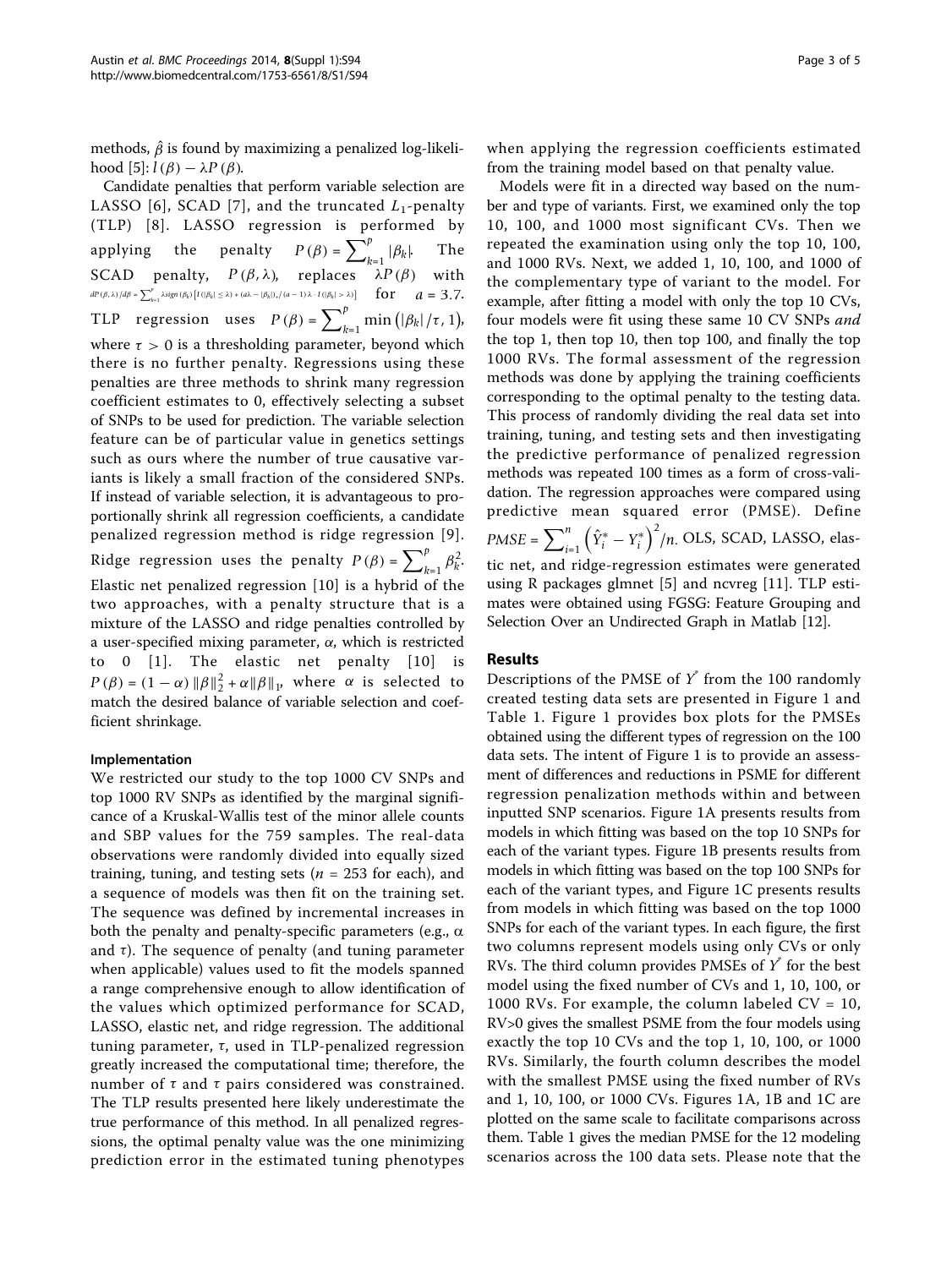<span id="page-3-0"></span>

OLS PMSEs are not presented in Figure 1 because of their relative size.

It is evident from Table [1](#page-1-0) that penalized regression methods outperform OLS regardless of the number or type of candidate variants. Fixing the type of penalized regression and the number of top SNPs considered for the model allows us to uncover that RV-only models usually outperformed CV-only models. The difference was small, though. The central question to be answered by this work was whether adding RVs to CV models improved SBP prediction. We found that for penalized regression models, the inclusion of at least one of the complementary type of variant improved or maintained the performance of the model. This was true whether we fixed 10, 100, or 1000 top SNPs, added CVs to RVonly models, or added RVs to CV models. Again, the differences were small; however, small but perceptible shifts in the overall distributions as presented in Figure 1 support this conclusion.

Comparisons across models based on the top 10, top 100, and top 1000 SNPs revealed an interesting pattern. As the number of candidate SNPs increased, the sparse SCAD, LASSO, and TLP penalties were generally superior to the nonsparse ridge penalty. Differences were small, at most 0.1555 mm Hg, and need confirmation on different SBP real data sets. The conclusion should also be corroborated with simulated SBP data sets generated from genetic models reflecting a comprehensive range of possible SBP genetic architectures. Furthermore, although reductions in PMSE occurred within the same variant composition across the three top SNP groupings (e.g., comparing CV only for the top 10 with CV only with the top 100 SNPs), the gains were often less than those made just by adding the complementary type of variant to the model. Combined, these two results suggest that the true number of strong causative variants is at most moderate and includes both RVs and

CVs. Ridge regression was the best or nearly identical to the best penalty choice when only the top 10 CVs or RVs were used, indicating that all of these top variants are integral in understanding the association between genotypes and SBP. TLP was a top performer with models using only the top 10 or top 100 RVs. As more SNPs of any type were included, the elastic net equally weighted to LASSO and ridge was generally superior. That is, there was a need for a selection element to distinguish noise from true effect, and there was a need for a nonsparse penalty feature to still incorporate larger numbers of SNPs in the regression model. This perhaps indicates that beyond a small set of strong causative SNPs, there are many SNPs that are truly associated with the outcome, but the majority of them have small marginal effects sizes. This could prove important when considering that previous research has found at least 29 causative SNPs; thus, undiscovered variants associated with SBP may have at most moderate effect sizes.

# **Discussion**

The strongest conclusion can be drawn about the effect of including RVs in addition to CVs when predicting SBP. The PMSE was reduced by up to 11.5%, and generally reduced between 4% and 9%, when RVs were added to CV-only penalized regression models. This was true when any of 10, 100, or 1000 top SNPs were used. PMSE comparisons of single-variant type models to combined-variant type models revealed that both RVs and CVs explain variance in SBP. Every penalty considered in the study improved SBP prediction over OLS. This was true whether estimation used only CVs, used only RVs, or used both types of variants. The elastic net penalized regression was best at leveraging the information in the additional SNPs (RVs or CVs) and produced the best overall models. (Again, the absolute reduction in PMSE was too small to be statistically significant